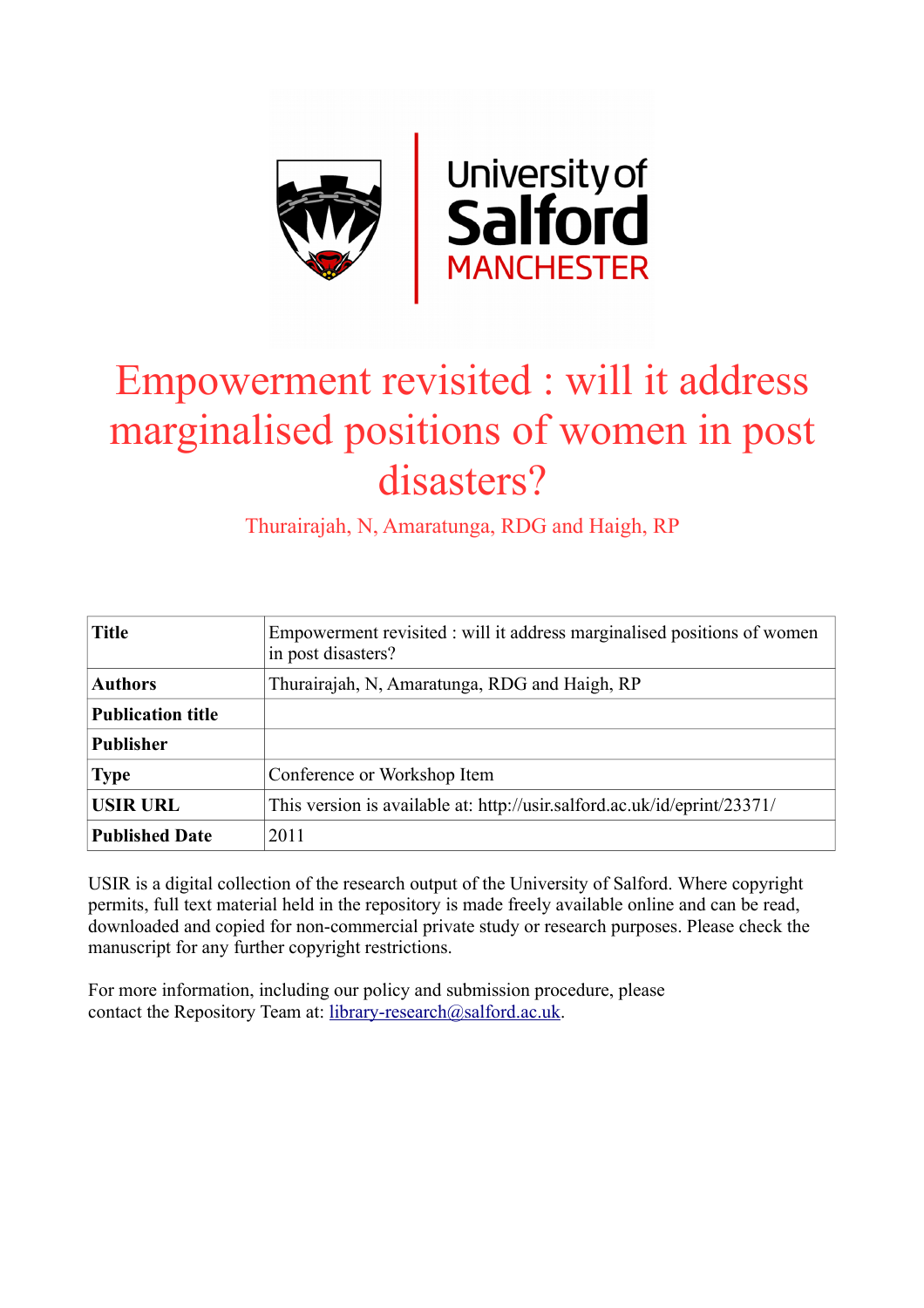## **Empowerment Revisited: Will it Address Marginalised Positions of Women in Post Disasters?**

Nirooja Thurairajah, School of the Built Environment, University of Salford N.Thurairajah1@pgr.salford.ac.uk Dilanthi Amaratunga, School of the Built Environment, University of Salford [R.D.G.Amaratunga@salford.ac.uk](mailto:R.D.G.Amaratunga@salford.ac.uk) Richard Haigh, School of the Built Environment, University of Salford r.p.haigh@salford.ac.uk

#### **Abstract**

World is faced with frequent natural disasters and the magnitude of impact that they cause lead to major concerns in many fields. The need to focus on community engagement and enhancement of society"s capacity to withstand disasters in order to reduce damage to both human and material resources has been highly emphasised. Recent studies have reflected the need for gender consideration in disaster management, and emphasised its importance in building disaster resilient communities. Within the post disaster stage, the impact of natural disasters and the consequent partial reconstruction efforts have presented many challenges to women. Hence, there is a need to enhance women"s position within post disaster context. Further, many studies have acknowledged that although women are disproportionately affected by these disasters, their role in preventing and mitigating the effects of natural disasters is not well explored. Within this context, the main research investigates into empowerment of women during post disaster reconstruction in Sri Lanka.

Since disasters affect women and men differently and in practice a larger share of benefits of disaster management goes to men, women continue to remain marginalised. Post disaster reconstruction which is, the reconstruction process after a disaster, can provide windows of opportunity for development not only to reconstruct the impacted areas, but also to improve these conditions of the affected population. Although earlier studies have recognised the importance of the concept of empowerment in marginalised conditions literature related to post disaster barely identifies the linkage between the concept and its suitability. Hence this paper seeks to explore these marginalised positions of women in post disasters, examines the concept of empowerment and explores its suitability to address the difficulties of women by bringing forward the evidences from other fields of study. This study has been based on a theoretical as well as practical ideas obtained through a comprehensive literature review and interviews carried out among experts within the practice in Sri Lanka.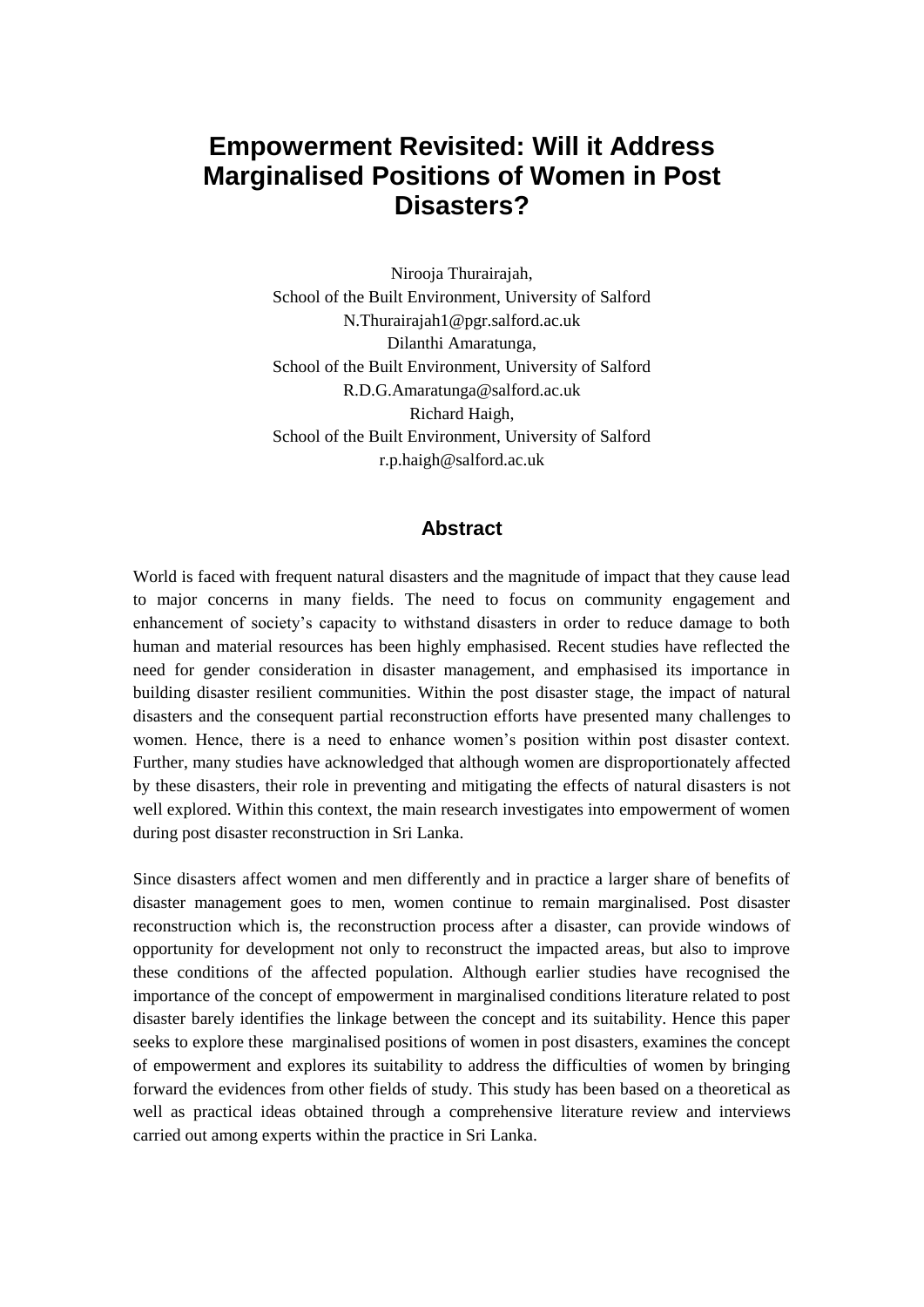**Keywords:** Empowerment, Marginalised positions, Disasters, Post disaster, Women

## **1. Introduction**

The increase in the occurrence of disasters has urged the policy makers and researchers to focus on enhancement of society"s capacity to withstand disasters in order to reduce damage to both human and material resources. Post disaster recovery and reconstruction can provide windows of opportunity for physical, social, political and environmental development not only to reconstruct the impacted areas, but also to improve the socio-economic and physical conditions of the impacted population in the long term. However, in practice, too often disaster responses have not contributed to long-term development but they actually subvert or undermine it which results in lengthy post disaster reconstruction activities and the development opportunities are lost.

The lack of involvement of both men and women in disaster management has exposed them to more potential dangers. Recent studies have reflected the need for gender considerations in disaster management, and emphasised its importance in building disaster resilient communities. Most importantly, studies (Ariyabandu and Wickramasinghe, 2003; Goonesekere, 2006) have recognised that disasters affect women and men differently due to the different roles and responsibilities undertaken by them and, the differences in their capacities, needs and vulnerabilities. In most of the instances, although disaster management efforts are designed to benefit both men and women, in practice a larger share of benefits and resources goes to men while women continue to remain marginalised. In many instances after the occurrence of disasters, women"s economic dependence on men increases which ultimately reduces their security.

In addition to poverty, environmental degradation and the different needs of men and women, the marginalised role of women within many organisations and their absence from the decisionmaking structures contributes to women's vulnerability in post disaster situations. Many studies have recognised the importance of the concept of empowerment in overcoming these problems. However the literature related to post disaster barely identifies the linkage between the concept empowerment and its suitability to address the marginalised positions of women in post disaster. Hence the study based on which this paper is written, seeks to identify whether the concept of empowerment can address the marginalised positions of women in a post disaster. In order to achieve its aim the study examines the concept of empowerment, marginalised positions of women in post disaster and finally discusses whether the concept of empowerment can address the difficulties of women in post disaster by bringing forward the evidences from other fields of study. This study has been based on a theoretical as well as practical ideas obtained through comprehensive literature review.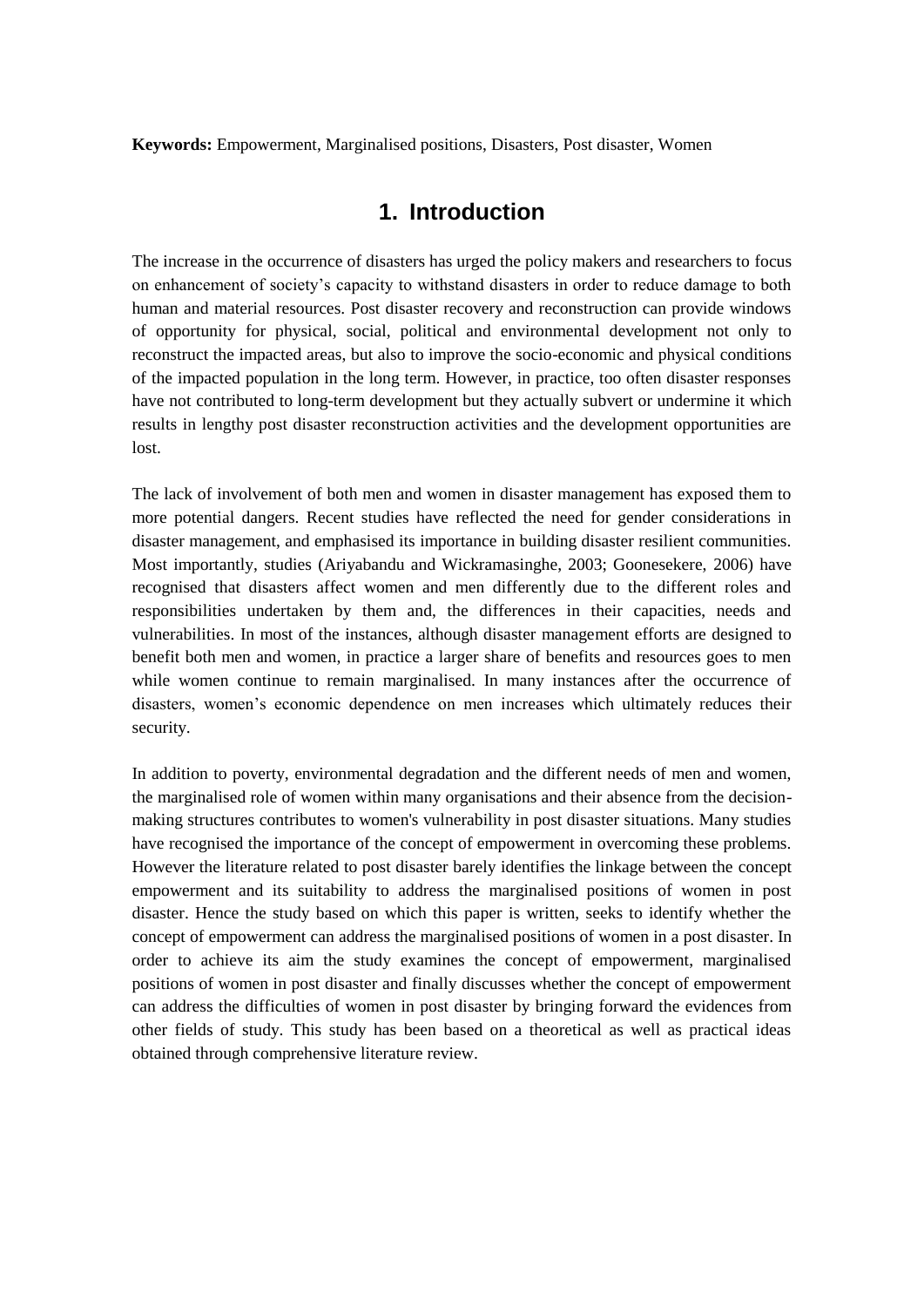## **2. Women in post disaster context**

Disasters are profoundly discriminatory, even those that are natural rather than man-made (MacDonald, 2005). He further states that the factors which were present before a disaster such as poor social conditions contribute to the difference in the effects of disaster on different groups. Especially people who are living in poverty are much more vulnerable to the effects of natural disasters. In addition, the level of education of population, health care and skills; the customs and beliefs within the community; limitations to the access to land, credit and information; disparities in the remuneration for their activities make certain group of people much more vulnerable than the other during post disaster situations. The magnitude of disasters is documented by reference to the degree of vulnerability of the affected population (Ariyabandu and Wickramasinghe, 2003; Delaney and Shrader, 2000). After the occurrence of a natural disaster, in economic downturns women lose their jobs more quickly and in greater numbers than men (International Labour Organisation, 2003). In addition, their small businesses tend to be hard-hit and their household entitlements decline. In the report by International Labour Organisation (2003) it was found that, after natural disasters, women hold fewer land titles and their small farming plots may be forced off the land. Moreover, since land and employment arrangements are often negotiated through men, women may lose access to both without men"s representation (International Labour Organisation, 2003). These reflect that women are deprived after disasters and bespeak the need for enhancing women"s positions during post disasters.

Domeisen (1997) views disasters as a magnifying glass for society as it "magnifies" the strong and the weak points in society. In a disaster, women"s workloads increase due to damaged infrastructure, housing and workplaces; the need to compensate for declining family income and social services; and the responsibility of caring for orphaned children, the elderly and the disabled. This in turn restricts women"s mobility and time for income-generating work. In certain instances, especially social and political transitions, declining political participation and resurgent patriarchal attitudes jeopardise opportunities for women (International Labour Organisation, 2003). These disaster-related adversities compound several existing challenges for women. Although natural disasters severely affect women they often provide them with a unique opportunity to challenge and change their gendered status in society (International Labour Organisation, 2003). Women have proven that they are indispensable in responding to disasters. Following the hurricane Mitch in 1998, women in Guatemala and Honduras were seen building houses, digging wells and ditches, hauling water and building shelters (Delaney and Shrader, 2000). Often against men"s wishes, women have been willing and able to take an active role in what are traditionally considered male tasks. This can have the effect of changing society's conceptions of women's capabilities. Women are effective at mobilising the community to respond to disasters since they form groups and networks of social actors who work to meet the most pressing needs of the community (Delaney and Shrader, 2000).

In the case of Tsunami in 2006, due to death of male heads of households, there has been an increase in the number of female headed households. In female headed households, women take on the role of primary income earners and primary care-givers of young and elderly. However,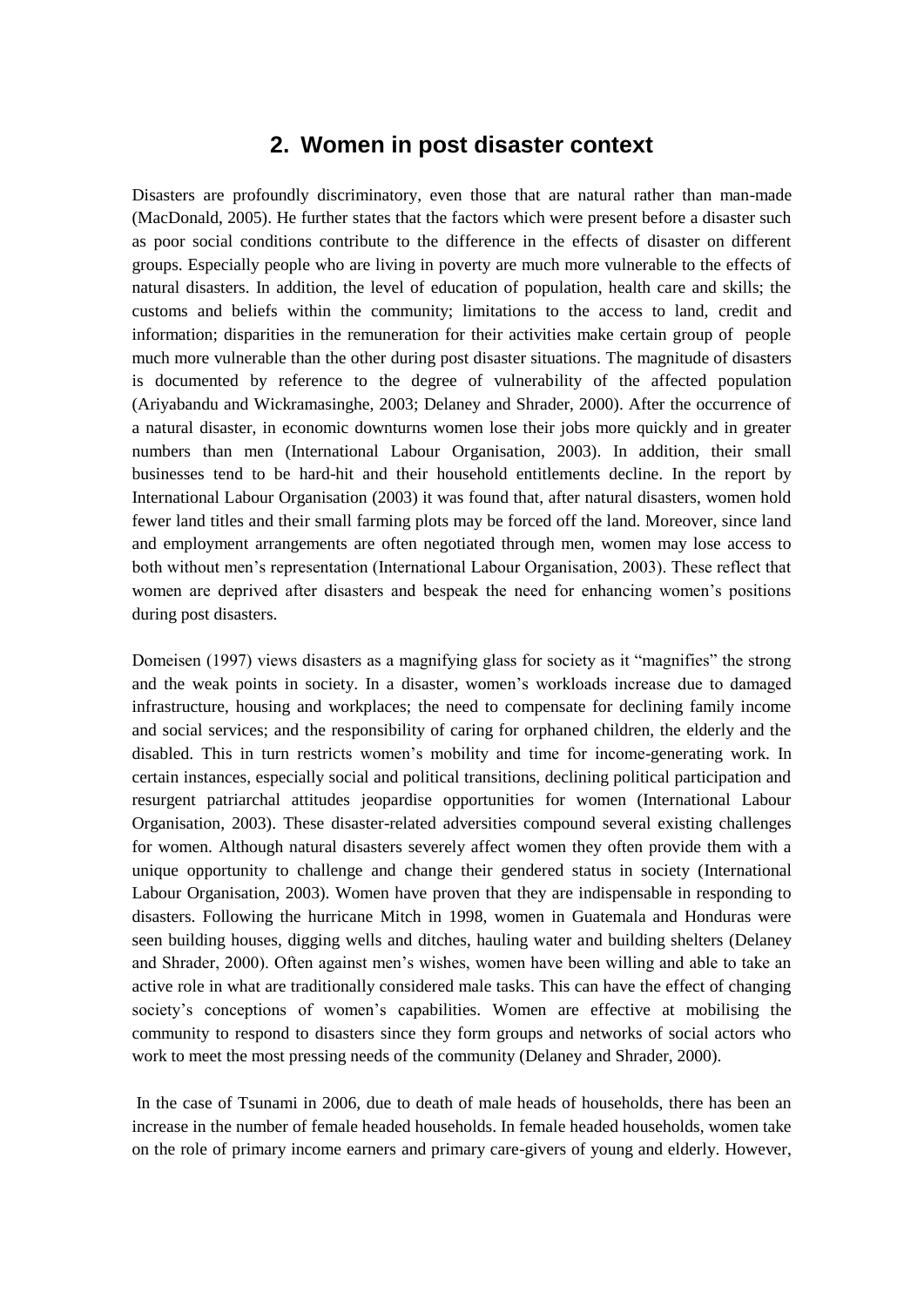female headed households face discrimination in terms of their civil status, family and community support, property ownership and access to resources. For example, because land titles and ownership are allocated through the head of household who is generally registered as male, there is a concern that women"s names have not been included on titles for new homes built for tsunami-affected households. This marginalises women by excluding them from direct access to property (ADB et al. 2005 cited Goonesekere, 2006). Further, the same study concluded that the destruction of wider family and community life in the post tsunami context may leave female headed households with less support and more vulnerable to social discrimination (Goonesekere, 2006). It is important to take note of the number of households that define themselves as female headed, as it is a significant construct in relation to government programmes, policy and legislation. During the aftermath of the Tsunami disaster, while Sri Lankan law does not explicitly state that the male is the head of household, the patriarchal framework tends to locate women in secondary position within the family-based household. Government payments and interventions in the post tsunami context target the family based household as the unit that receives payments and relations, but it is the head of household that it eligible to receive benefits. A woman is usually recognised as a head of household in situations where her spouse is deceased or is unable to provide for the family (Goonesekere, 2006). This bespeaks the need to enhance woman"s position within the post disaster context.

In addition to this, it is stated that gender based violence increases after disaster happens and since women mostly depend on men they are subject to more vulnerability. It has been widely accepted that women and girls have been mostly affected by the tsunami and the study conducted by National committee on women too supported this statement from their survey (Goonesekere, 2006). Following the Latur earthquake in Maharashtra, India, in 1993 reconstruction was initially managed by men who failed to plan for water storage, grain storage, cooking and keeping of cattle. During reconstruction, men preferred to demolish old stone houses and rebuild in costly reinforced concrete. However, a development organisation facilitated local women to construct low cost and safer structures using traditional bricks or stone (Pelling, 2003).

In some countries, a pre-existing pervasive culture of acceptance or denial concerning violence against women, including no existing criminal legislation on domestic violence (Bartolomei et al. 2005), presents compounded problems for organisations attempting to support women in the wake of the tsunami. The denial or trivialising of violence against women by authorities only adds to the problem. In responding to disaster, interventions need to be developed around the existing skills and knowledge of women, who are the time-honoured custodians of community knowledge, social networks and community development (Bartolomei et al. 2005). While in certain instances cultural barriers may prevent women from taking an active role in reconstruction, on the whole, women contribute to such activities as relief distribution, clearing up after disasters, preparation of land, wage labour in reconstruction, etc. (Ariyabandu and Wickramasinghe, 2003). In this context, there is a need to look into the ways of enhancing women"s position within post disaster reconstruction. Although, earlier studies have stated that the concept of empowerment is important for women"s betterment they barely identify the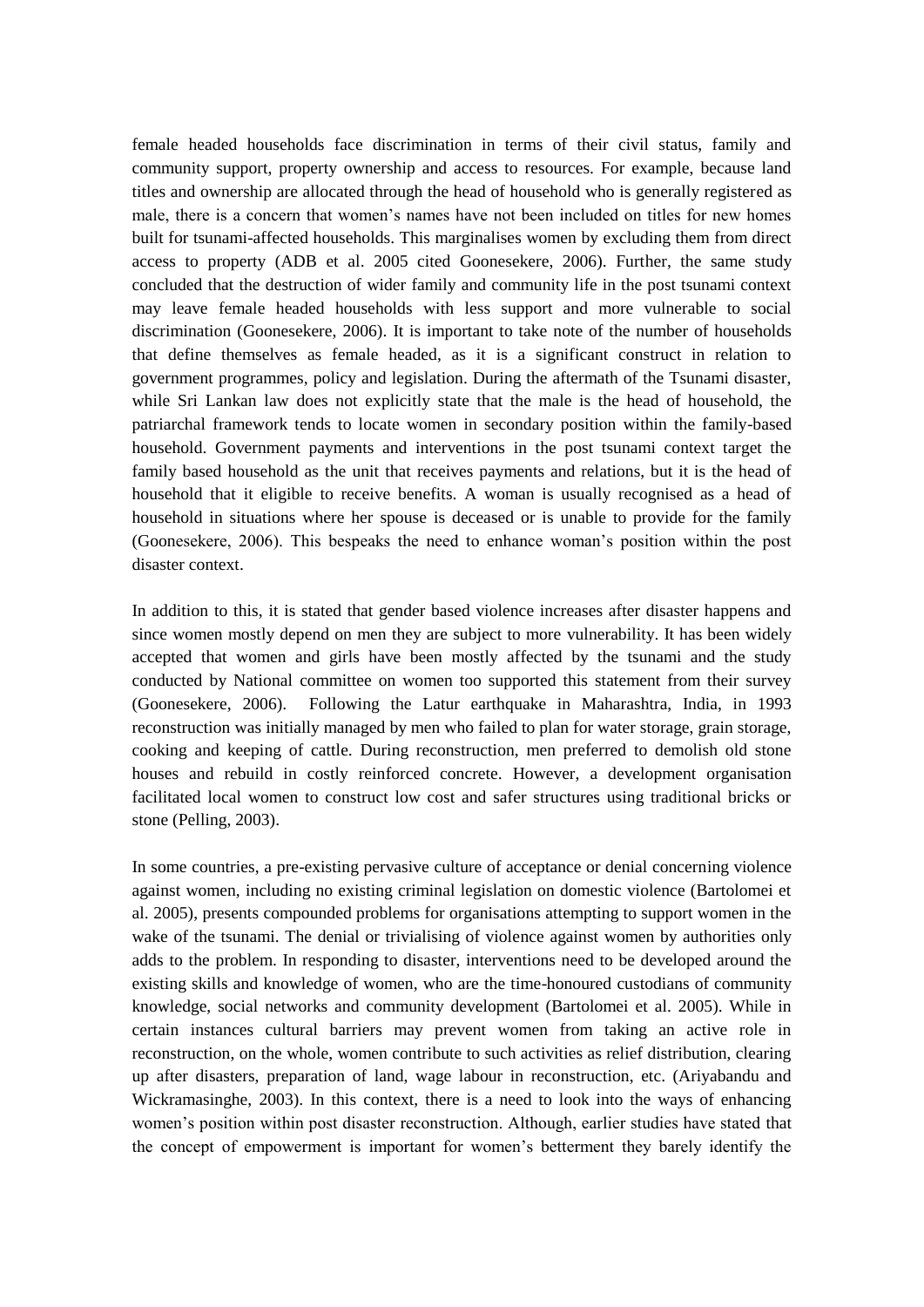linkage between the concept and its suitability within the reconstruction context. Hence, firstly the following section describes the concept of empowerment prior to examining the suitability of the concept within post disaster reconstruction.

#### **2.1 Empowerment: The construct**

The concept of empowerment has been defined in numerous ways within the literature. Within the organisational management it is been used to empower the employees, while in developmental studies it is been used to empower marginalised or vulnerable people. Within the developmental contexts, Wang and Burris (1994) state that empowerment is about increasing power-to, especially for marginalised people and groups who are farthest down the ladder in the power-over hierarchy and who have least access to knowledge, decisions, networks, and resources. A study on empowering Russian adults at individual and household level, empowerment is viewed as taking actions that selectively empower those with little power to redress power inequality (Lokshin and Ravallion, 2004). This project was aimed to address inequality of personal power and inequality of economic welfare. According to a study in USA, empowerment is viewed as expanding assets and capabilities of poor people to participate in, negotiate with, influence, control, and hold accountable institutions that affect their lives (Moser and Moser, 2003).

As per the report on poverty elimination and empowerment of women in the UK, empowerment has been defined as individuals acquiring the power to think and act freely, exercise choice, and to fulfil their potential as full and equal members of society. The study emphasised the need to have equality of opportunity and equity of outcomes for women"s empowerment (Department for International Development 2000). In another study within the UK, women"s empowerment has been viewed as a process by which women redefine and extend what is possible for them to be and do in situations where they have been restricted, compared to men, from being and doing (Mosedale, 2005). It identified the problems that can be addressed through empowerment such as women"s gendered identities that disempowered them in public roles, need for change that expands options not only for themselves but for also for women in general both now and future.

Within the developing countries, Roy and Tisdell (2002) refer women's empowerment as a process by which women can gain power to diminish the forces of institutional deterrents considerably to their development within rural India. In Nepal, government and nongovernmental organisations funded projects are running to develop communities which include educational development, child welfare, women empowerment and health services. A study on empowering women through community development approach views empowerment as a multidimensional and interlinked process of change in power relations to expand individual choices and capacities for self-reliance (Mayoux, 2003 cited Acharya *et al*., 2005). According to a study on rural women in Bangladesh, Parveen and Leonhäuser (2004) describe empowerment as an essential precondition for the elimination of poverty and upholding of human rights, in particular at the individual level it helps building a base for social change.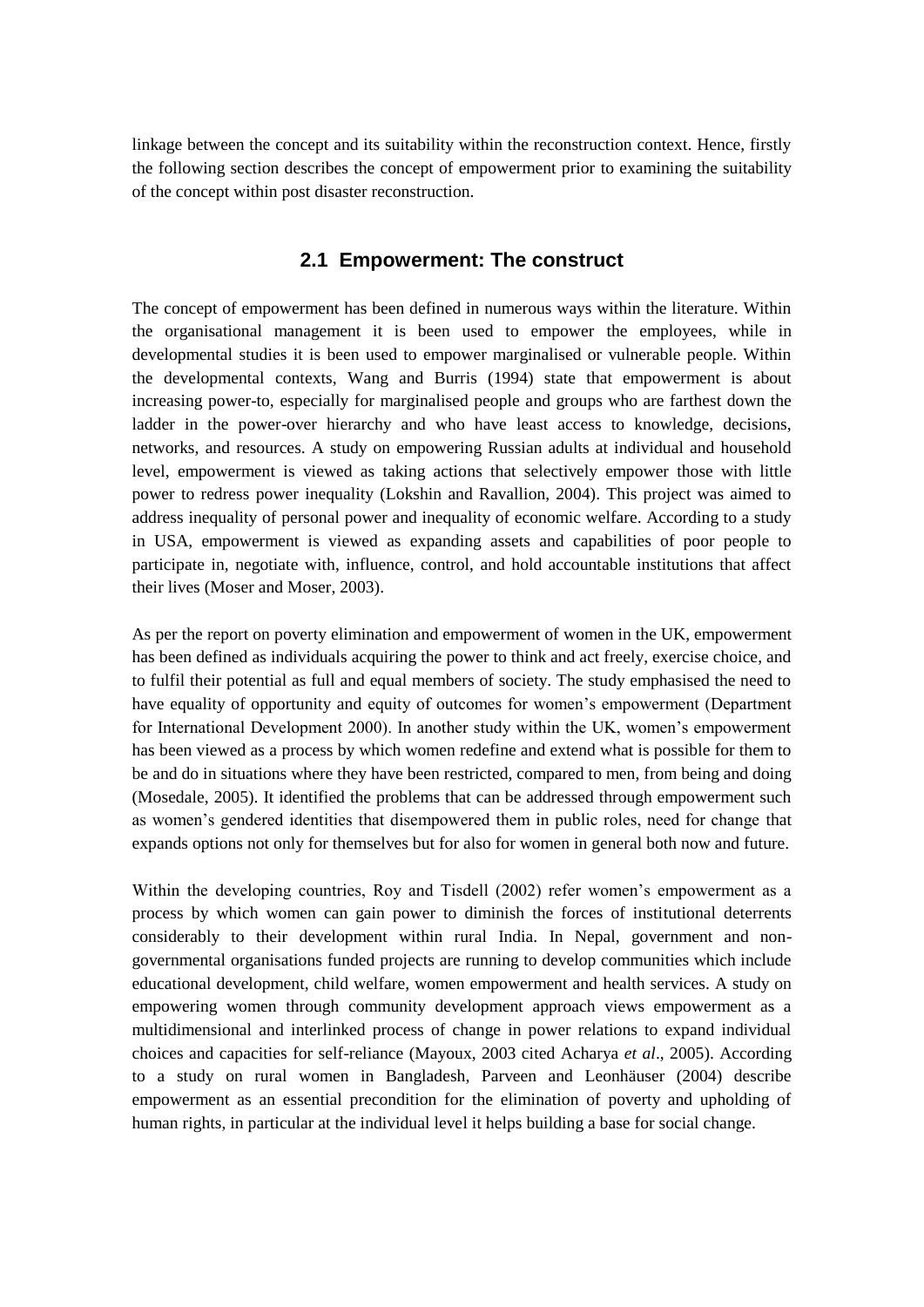## **3. The notion of empowerment**

#### **3.1 The concept**

The origin of empowerment as a form of theory was traced back to the Brazilian humanitarian and educator, Paulo Freire (1973 cited Hur, 2006) when he proposed a plan for liberating the oppressed people through education. Although Paulo did not use the term empowerment, his emphasis on education as a means of inspiring individual and group challenges to social inequality provided an important background for social activists who were concerned about empowering marginalised people (Parpart, et al. 2003). The concept is conceived as the idea of power since it is closely related to changing power by gaining, expending, diminishing, and losing (Page and Czuba, 1999). While explaining about the origin of the concept, Shackleton (1995) says that there is no single cause or origin of the empowerment movement, rather, it emerges from the increasing specialisation of some work, the changing shape of organisations and a shift towards placing greater value on the human being at work. While describing empowerment, Nesan and Holt (1999) state that, empowerment is more a philosophy than a set of tools or management principles to be readily applied to business organisations. Though the term empowerment has been used frequently in management literature, it is been defined in several ways by organisations and scholars. Accordingly, empowerment is a diverse concept which is open to a number of different interpretations. Within this context, following sections of the paper consists discussions on how the concept of empowerment has been viewed in many other fields.

#### **3.2 The process of empowerment**

Empowerment is multidimensional and occurs within sociological, psychological, economic, political and other dimensions. Empowerment state that empowerment can occur at individual level or collective level (Hur, 2006; Boehm and Staples, 2004), and can be illustrated as a social process since it occurs in relation to others and as an outcome that can be enhanced and evaluated against expected accomplishments (Parpart et al., 2003). According to Hur (2006), the process of empowerment can be synthesised into five progressive stages as illustrated in Figure 1: an existing social disturbance, consciousness, mobilising, maximising, and creating a new order.

According Hur (2006) and Nilsen (2007) the components of Individual Empowerment could be listed as follows: Meaningfulness: This is related to how the employees find the work relevant to their own values and ideas. It is also about internal commitment; Competence: It is a belief that one possesses the skills and abilities necessary to perform a job or task well; Selfdetermination: Is about autonomy in personal working tasks. It concerns having the ability and authority to try one's own solutions; Impact: Impact is the perception of the degree to which an individual can influence strategic, administrative or operating outcomes at work. Furthermore Fetterson, (2002) and Hur (2006) describe the components of Collective Empowerment: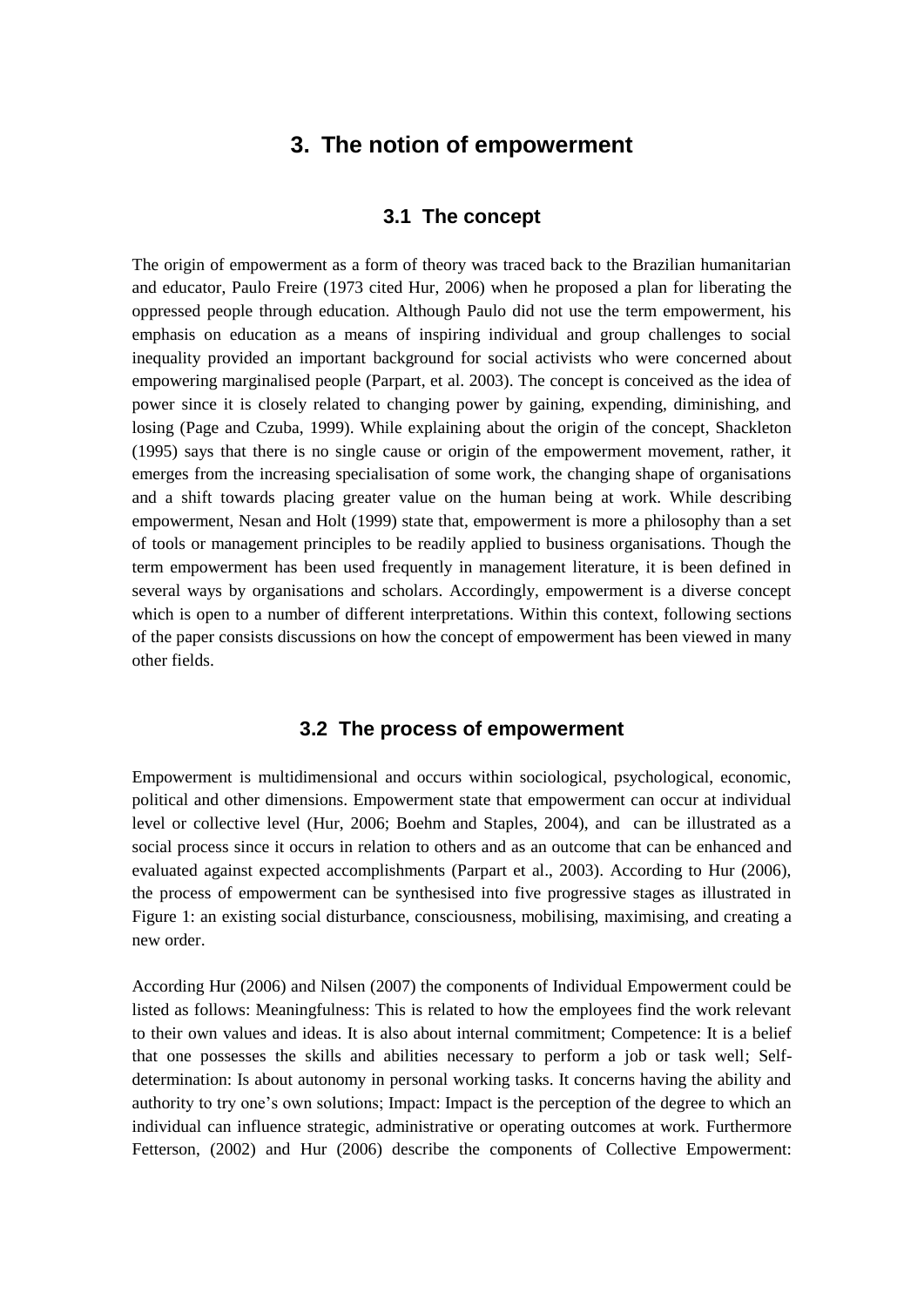Collective belonging: Taking part in community activities or events that may lead to effecting change in power structure in communities; Involvement in the community: Taking part in community activities or events that may lead to effecting change in /affecting the power structure in communities; Control over organisation in the community: Component of gaining forces to influence representative groups, plus efficacy of those organisations like group support and advocacy; Community building: Creating a sense of community among residents that will increase its ability to work together, solve problem, and make group decisions for social change.

According to Hur (2006) Empowerment has two aspects: personal empowerment and collective empowerment and each of these aspects has its own components. A set of four components including meaning, competence, self-determination and impact are related to in personal empowerment. Four components, including collective belonging, involvement in the community, control over organisation in the community and community building, are explored in collective empowerment. The goal of individual empowerment is to achieve a state of liberation strong enough to impact one's power in life, community and society, whereas the goal of collective empowerment is to establish community building, so that members of a given community can feel a sense of freedom, belonging, and power that can lead to constructive social change.

## **4. The concept of Empowerment in other disciplines**

During the last decade the term empowerment has become a widely used word in many disciplines including community psychology, management, political theory, social work, education, women studies, and sociology (Lincoln et al. 2002). According to these applications, the concept of empowerment can be viewed by examining within two different contexts: development of organisations and development of communities. Since the concept has a widespread use, the definitions of the term are many and with different objectives. Therefore, in order to gain an understanding on how the concept is viewed in different disciplines, the following sections summarises the relevant literature findings into two main contexts.

#### **4.1 Development of organisations**

Empowerment is an emerging construct to address issues such as organisational effectiveness, powerlessness, motivation, etc. by management and social science theorists. Even though the meaning of the terms delegation and empowerment may look similar they are different to each other. Shackleton (1995) states that in delegation, a leader or manager decides to pass on a task or a specific part of his or her job to another individual for a specific reason. However, empowerment is a philosophy of management which widens the responsibility associated with the current task or role without necessarily changing the task or role itself. Handy (1993) explains empowerment as encouraging people to make decisions and initiate actions with less control and direction from their manager. In a study by Loretta and Polsky (1991), for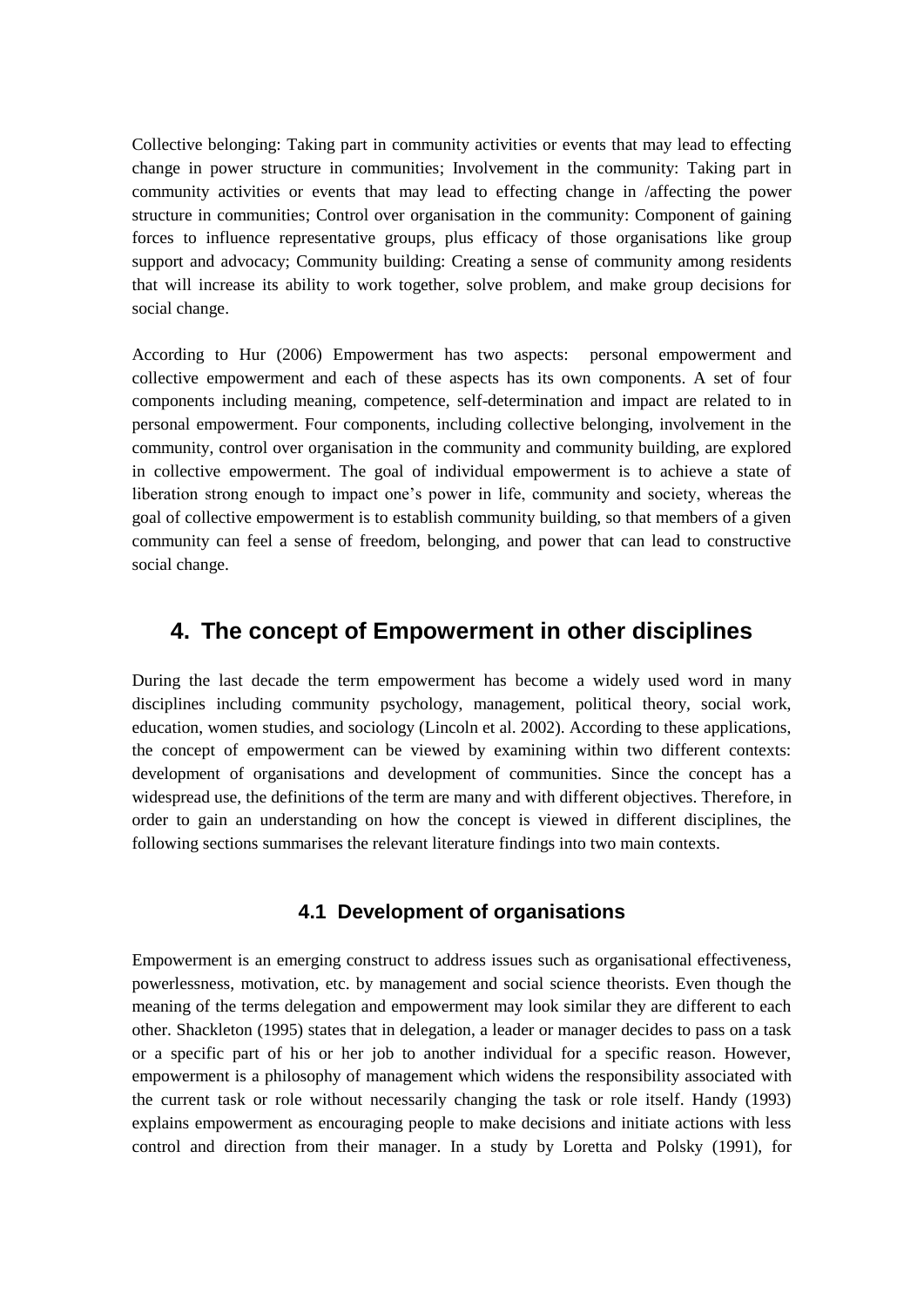management, empowerment is giving up of some control and the sharing of additional knowledge of company goals and achievements. In addition, from an employee"s point of view, it is the acceptance of risk by taking more responsibility. Avrick and colleagues (1992) state empowerment as giving authority commensurate with their responsibilities to initiate positive change in their organisation. This demands total commitment, involvement, support and trust from management. While explaining about empowerment, Rubinstein (1993) states that every individual is responsible for acceptance or rejection of the quality of prior work; self inspection and control of current work; and acceptance or rejection of finished work. In the above studies the authors have explained the term from a similar perspective within the management of organisations.

Ripley and Ripley (1992) explain empowerment from four dimensions: as a concept; as a philosophy; as a set of organisational behavioural practices and as an organisational programme. They identify the possible means of including empowerment into the organisation. Accordingly, it provides a guide to practitioners and scholars to investigate the roles and implications of the concept within the management. In a study within the construction industry, Nesan and Holt (1999) collectively define empowerment as the process of giving employees the authority to take decisions, relating to their work processes and functions, and within the limits provided by management, but requiring them to assume full responsibility and risk for their actions. Further they state that, empowerment is not an act or incident that can visibly or physically happen, but it is employees" perception or realisation that they believe in, and control what happens to their work processes; and that they are capable of controlling those processes efficiently. Even though Eylon and Bamberger (2000) view empowerment from two different perspectives: a cognition (psychological approach) or social act (sociological approach), in their gender related study, they accept that empowerment cannot be neatly conceptualised as either a cognition or social act.

The concern of employee empowerment is connected with many of the key issues related to employment practices mainly in gaining competitive advantage through improved service quality (Lashley, 1999). Many studies have been conducted on empowering employees within the organisations (Honold, 1997; and Jarar and Zairi, 2002; Klidas et al., 2006). Some studies (e.g. Faulkner and Laschinger, 2008) examine empowerment under two major aspects within in organisations: structural empowerment and psychological empowerment. Within a study on multi disciplinary teams on work related empowerment in a health care transitional organisation, empowerment has been recognised as an important factor for employees as they may have direct an effect on the work environment and may pave a way for dissatisfaction, burnout and absenteeism among health care workers (Kuokkanen et al., 2007). Within a context of work place environment, Spreitzer (1995) views intrapersonal empowerment as a component of psychological empowerment that deals with cognitive elements. In this study a selfassessment using 7 point likert response format for 4 dimensions was carried. The four dimensions are beliefs and attitudes, competence, self- determination and, efficacy. Ultimately, empowerment was calculated by averaging them into a single measure of Intrapersonal empowerment. Further, it was found that intrapersonal empowerment mediates the relationship between workplace social structure and innovation, but not effectiveness.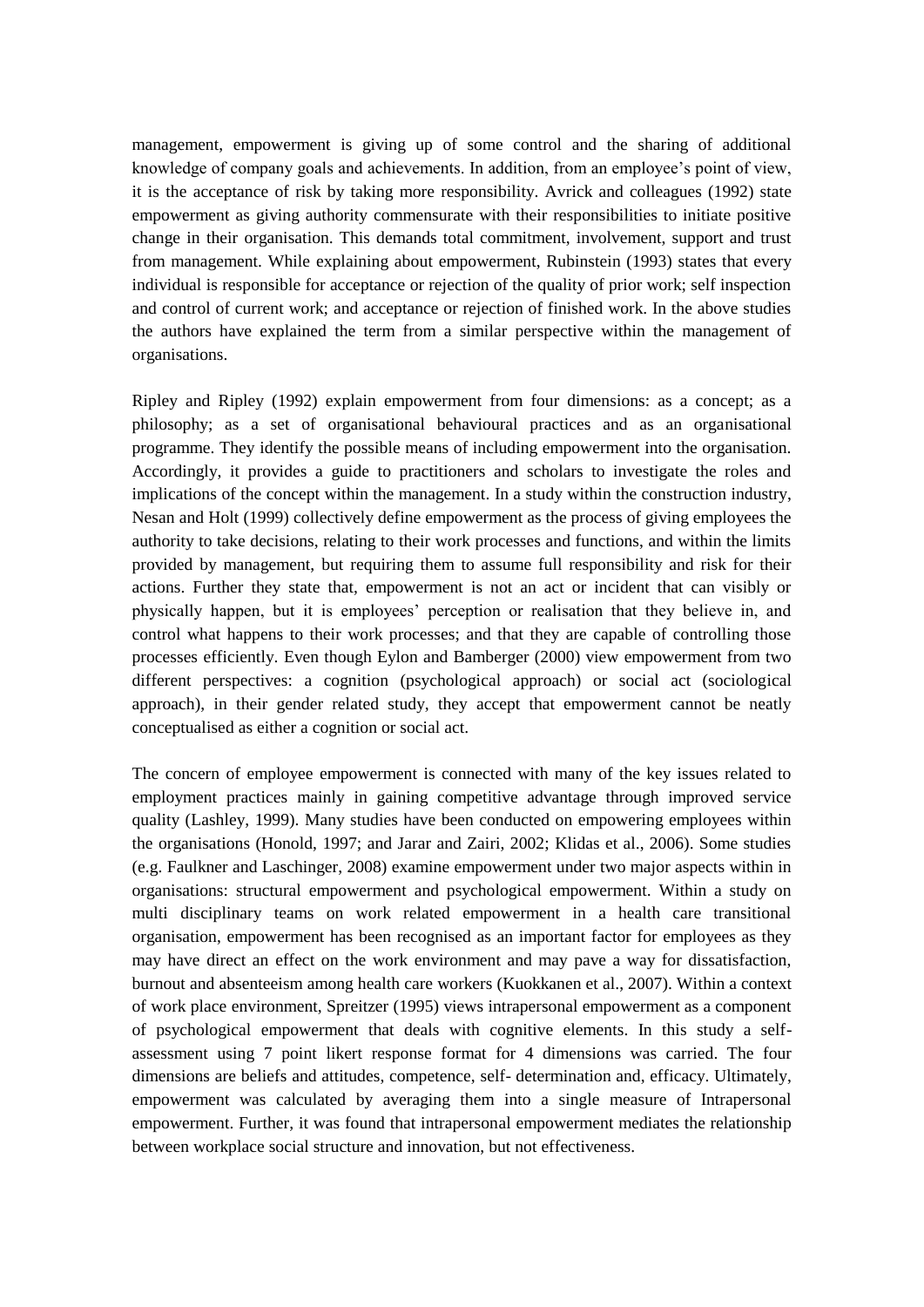Within a study on managerial training in education, Glasman (1997) looks into empowerment as shifting responsibility for learning to the learners themselves. Under this study two cases were established in order to acquire knowledge and skills in managerial training programmes with the focus on the establishment of the most suitable and enhancing learning environments possible. The study explained on how empowering trainees to take responsibility for part of their learning within environments which trainers establish for them develops the process of producing associations (Glasman, 1997). The results for this empowerment is the learning of skills of exercising power by actually carrying out it and the attainment of knowledge about exercising power by observing and talking to experienced practitioners. The study found that establishing empowering environments for managerial training could constitute both a reflection of a philosophy and a set of teaching techniques. Therefore, the main objective of forming empowering environments should be to facilitate learning (Glasman, 1997).

#### **4.2 Development of communities**

In order to address the vulnerabilities and restructure the imbalance of power relations in relation to social relations, empowerment plays a major role within the communities such as oppressed communities, disable and elderly people, children, ethnic minorities and women. According to a study by Parveen and Leonhäuser (2004), empowerment has been viewed as an essential precondition for the elimination of poverty and upholding of human rights, in particular it helps in building a base for social change at the individual level. Furthermore, the study by Carya and colleagues (2005) views the enhancement of rural women"s position through community development approach where the approach is looked as a multidimensional and interlinked process of change in power relations to expand individual choices and capacities for self-reliance. Another study on improvement of local community through participation looks at empowerment as expanding assets and capabilities of poor people to participate in, negotiate with, influence, control, and hold accountable institutions that affect their lives (Moser, 2003).

Further, a study on women"s empowerment have identified that women"s marginalised positions such as limited role in household decision making, limited access and control over household resources, low level of individual resources, restricted mobility, inadequate skills and knowledge leading to vulnerability and, heavy domestic workload can be addressed through empowerment (Parveen and Leonhäuser, 2004). According Carya and colleagues (2005) females" submission, silence, sacrifice, inferiority and obedience, female illiteracy and lesser mobility of women on employment were the problems which were identified to address through the community development approach. Moser (2003) considered community"s perceptions about indicators of empowerment were considered as important. Further, indicators which are context specific were considered as factors that can delay the impacts of empowerment.

In order to measure the empowerment, Parveen and Leonhäuser (2004) used Cumulative Empowerment Index (CEI) considering six indicators: contribution to household income, access to resources, ownership of assets, participation in household decision making,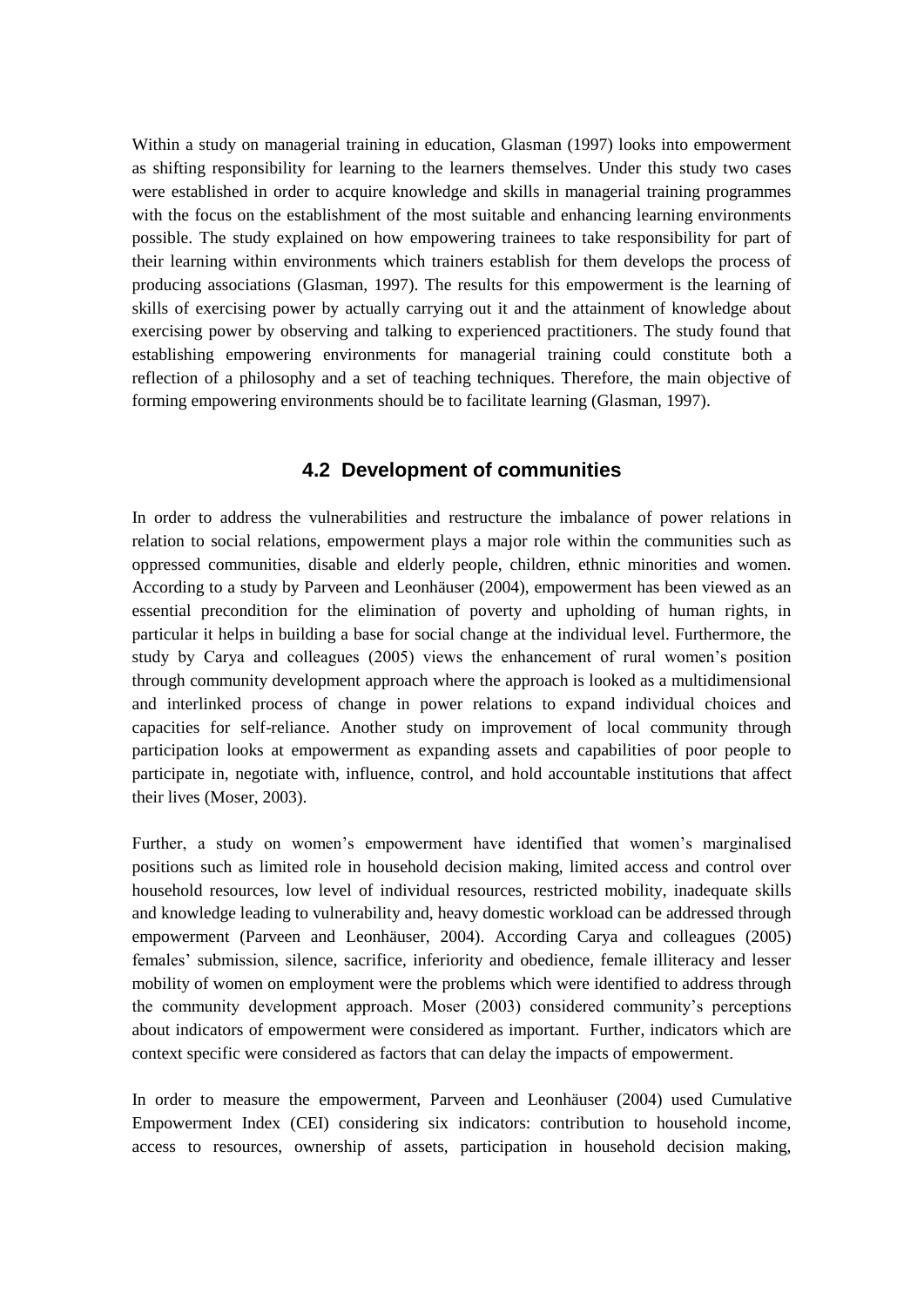perception on gender awareness and coping capacity to household shocks. Their study recommended actions on education and training, gender awareness through media, self-help group, community initiatives (intention strategies involving community and religious groups), donors (apart from supporting, need to monitor and evaluate the gender impact on project interventions for the enhancement of women within the rural farming families). In a study by Carya and colleagues (2005) making self-help group activities truly self-reliant, conducting literacy programmes and encouraging group savings and credit programmes were identified as ways of improving women's position in the rural context.

A study by Moghadam and Senftova (2005) within an international context defines empowerment as a multi-dimensional process of achieving basic capabilities, legal rights, and participation in key social, economic, political and cultural domains. In this study authors have identified 44 indicators for measurement of women"s participation and right in civil, socioeconomic, and cultural domains. These indicators were categorised under seven categories: socio-demographic indicators, bodily integrity and health, literacy and educational attainment, economic participation and rights, political participation and rights, cultural participation and rights and ratification. This study refers to an earlier study by Giele"s (1977) on six fold framework of dimensions of women"s of status to assess and compare the legal status and social positions which are, political expression; work and mobility; family: formation, duration and size; education; health and sexual control and cultural expression.

Acharya and colleagues (2005) describes empowerment as a multidimensional and interlinked process of change in power relations to expand individual choices and capacities for selfreliance. Within this study, authors have stated participation as a function of bargaining power. Further, incomplete information, cultural, ethnic and economic restrictions often influence the decision making process of women and hence have a bearing on empowerment. Social networks are one of the factors that influence empowerment. Within this context they addressed difficulties such as less access to human, capital and information resources women traditionally only have a very limited role to play outside the confines of their homestead. However, they emphasised the need to consider the context specificity for strategies for empowerment. In order to gain an understanding on the contextual conditions and the linkage of the concept within the undertaken study the following section highlights the suitability of the concept for women"s empowerment in post disaster reconstruction.

## **5. Discussion**

Disaster reconstruction is a rebuilding measure that involves building the confidence, selfrespect, self-esteem, self-dependency, mutual support and trust and, the rebuilding of communities. In order to have a successful completion of disaster reconstruction it is important to include the participation of social actors of the community. During post disaster reconstruction, in addition to men, women are also engines of recovery who possess qualities vital for disaster response and who can help to keep the fabric of society in tact. Since crises present an opportunity to break-down gender barriers and as disaster coping prompts men and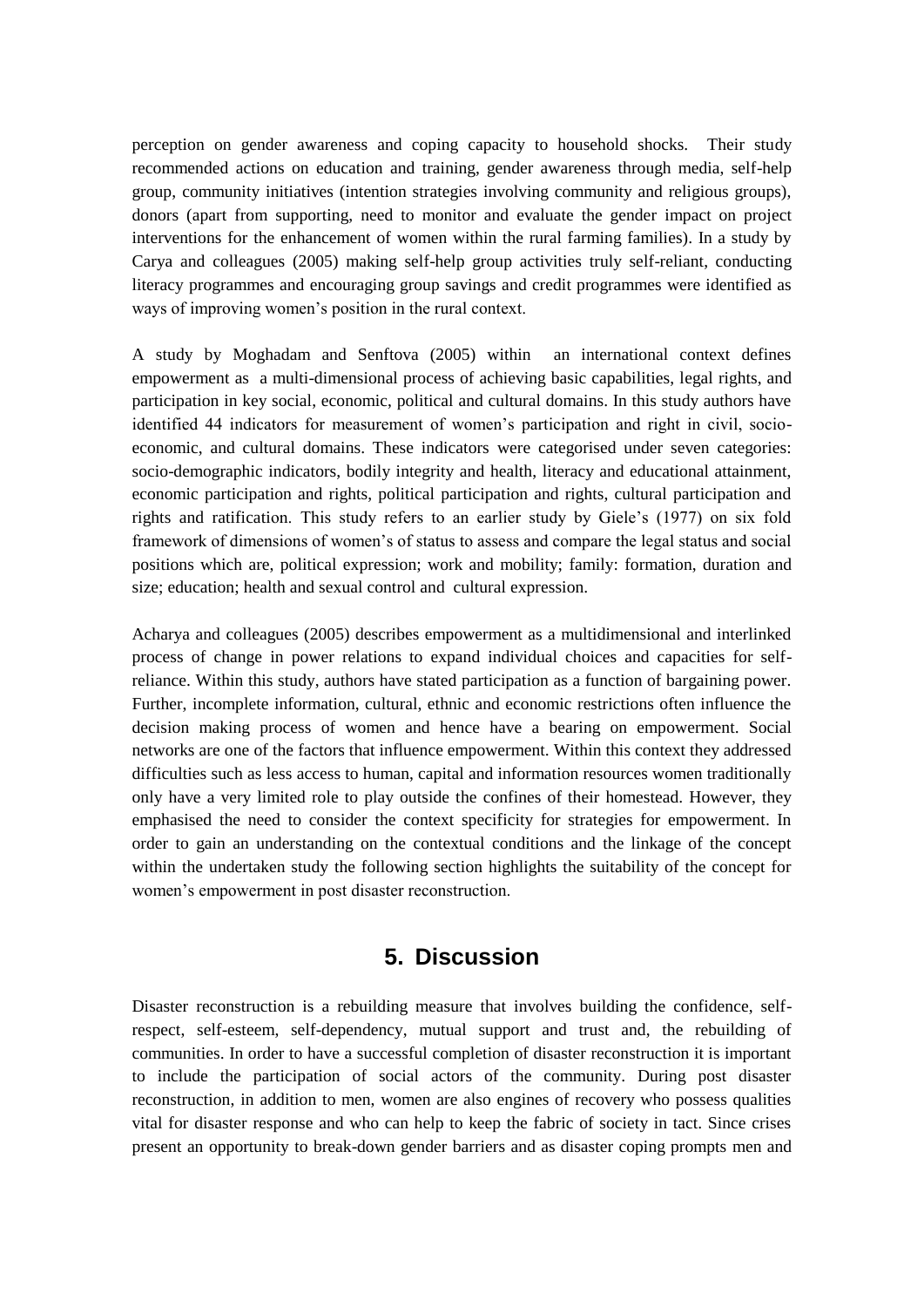women to step out of their traditional places, unequal pre-disaster gender roles can be changed and other pre-conditions of disaster can be improved to uplift community"s socio economic status during post disaster situations.

During post disaster situations there is an increase in gender based violence for women especially with regard to health and verbal assault. It was highlighted from the initial study of this research that women"s dependence on others increases this adverse condition. Further, due to loss of income from others and from their own activities women have a need to apply for financial support which requires for collaterals. However, since in some countries women are in marginalised positions with regard to property and other assets rights (Roy and Tisdell, 2002), this influence the acceptance for financial support for women from institutions. In addition, there is a strong necessity for inclusion of women"s needs and demands within post disaster reconstruction. Furthermore, there is also a call for improvement in women"s ability to effectively express their needs and problems due to patriarchal systems that exists within the community. All these problems of women in post disaster context bespeak the need to enhance women"s position within the community. Reconstruction is a long-term process and it focuses more on human and material resource development, coordinated effort towards independence and sustainability. Therefore, in order to achieve the above goals the concept of empowerment can be used as a management philosophy within post disaster reconstruction. In reconstruction the most vulnerable and marginalised sections like women, children, the poorest section of society, etc. are the primary stakeholders who need to be considered as partners in the empowering process (Department of Economic and Social Affairs, 1999). However, defining the term is an important step before planning any activities during post disaster reconstruction.

The construct of empowering women begins from the understanding that women's empowerment is about the process by which those who have been denied the ability to make strategic life choices can acquire such an ability (Kabeer, 1999). According to Magar (2003) women"s empowerment is an outcome of a process whereby individual attitudes and capabilities, combined with collaborative actions, and reciprocally influenced by resources results in a transformation to the desired achievements. However, the undertaken study believes that empowering women is a process which facilitates women to acquire the ability to make strategic life choices not only within post disaster reconstruction but also during their future decision making with regard to their life with self-reliance.

According to the Recovery and Reconstruction Department from the International Labour Organisation (Department for International Development, 2000), unequal gender roles often change after crisis as women and men can step out of their socially ascribed roles in their coping strategies. It was found that, engaging in construction, mechanical and other male dominated employment; creating small enterprises; contributing to reconstruction discussions; acquiring more education while externally displaced; and having no traditional "male" and 'female' roles in the absence of men, empowers women in terms of economic independence, ability as family providers, decision-making and social position (International Labour Organisation, 2003). The International Labour Organisation emphasised the need for sufficient and truly empowering recovery assistance for women.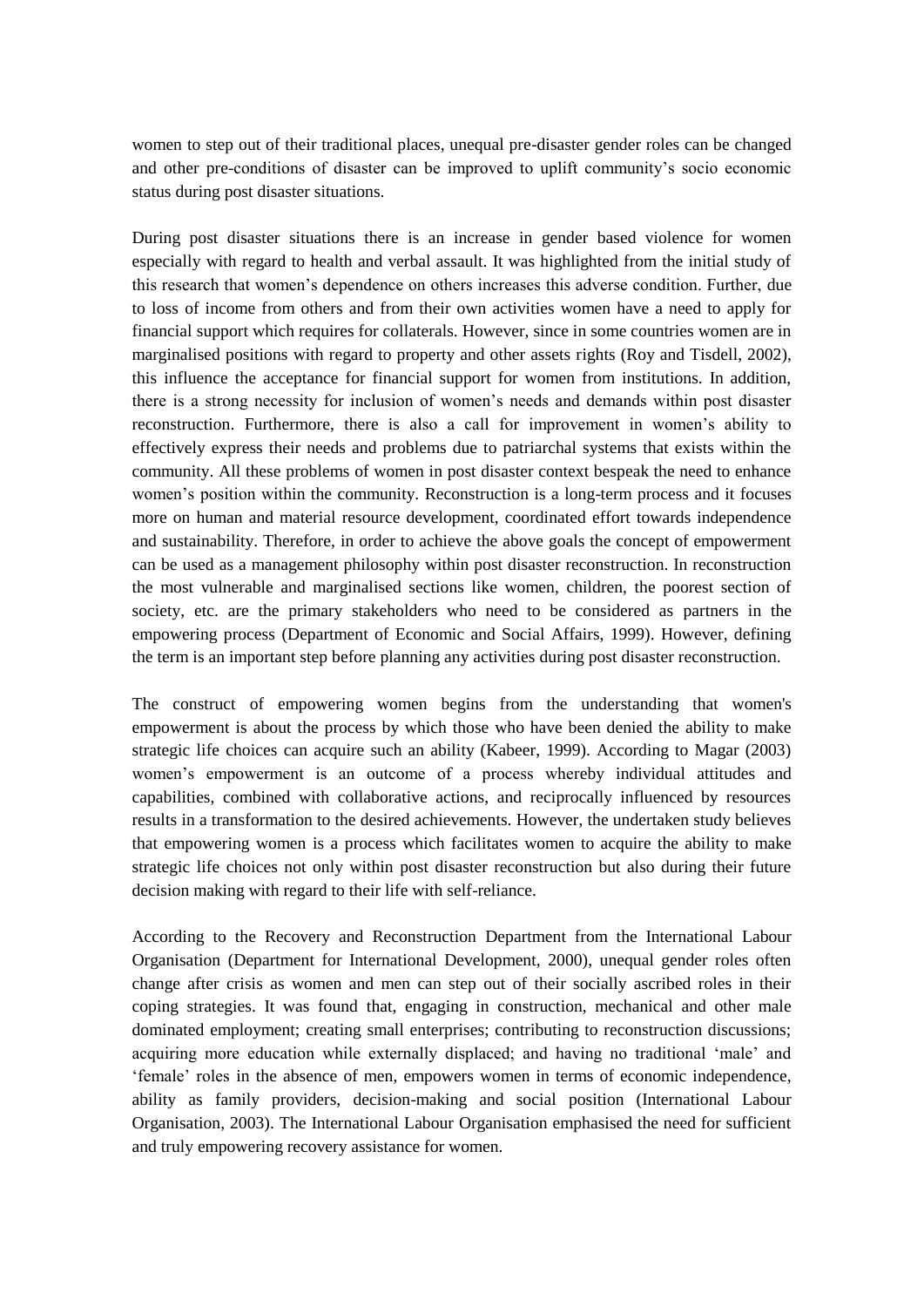According to report by UN-HABITAT (2007), when women are empowered they have the capacity and the inner will to improve their situation and gain control over their own lives. Further it states that, this can lead to an equal share in economic and political decision-making, and control of economic resources. The report by Department of Economic and Social Affairs (1999) states that, in addition to poverty, environmental degradation and differing needs of men and women, the marginalised role of women within many organisations and their absence from decision-making structures contribute to their vulnerability in post disaster situations. Kumar-Range (1999 cited Department of Economic and Social Affairs, 1999) points out that though women tend to be active in communities and households they are marginalised by agencies and organisations responding to the disasters. Therefore, these organisations should not underestimate the capacity of women to mobilise people and manage change. Rather than feeling that their voices can not be safely heard, opportunities for women to engage in management and decision making related to all levels of disaster response and reconstruction should be offered.

## **6. Conclusions**

Disaster response needs a partnership between all the actors in society including the marginalised groups and individuals at all levels, most importantly at community level, where women normally operate. When disasters strike, associations for women and youths can be mobilised and play key roles in relief and recovery. During the post disaster reconstruction phase some activities can be resuscitated. It is wise to search for the hidden resilience displayed by communities affected by disasters and then to build upon it. This would entail a conscious strengthening of local knowledge and wisdom, applying appropriate solutions to crises. One goal should be to increase economic possibilities that promote political, social and economic empowerment of communities wherever possible, without introducing externally generated institutions for the long run.

One of the main sustainable means for disaster victims to overcome their marginal condition is through an adjustment process of empowerment, allowing them to fulfil their basic human development needs. When designing protection and assistance programmes for women during and following emergencies it is essential for planners to broaden the concept of women's status from the narrow conceptualisation as daughter or mother or wife. The capacity of women to mobilise people and manage change should not be underestimated. Instead of feeling that their voices cannot be safely heard, opportunities for women to engage in management and decision making related to all levels of disaster response and reconstruction should be offered. This can enable disasters to provide physical, social, political and environmental development opportunities that can be used during the post disaster reconstruction. This would lead to not only reconstruct the affected areas, but also to improve the socio-economic and physical conditions of the impacted population in the long run. This study emphasised the need for addressing women difficulties and the necessity for women empowerment within post disaster reconstruction by bring forward the examples in other.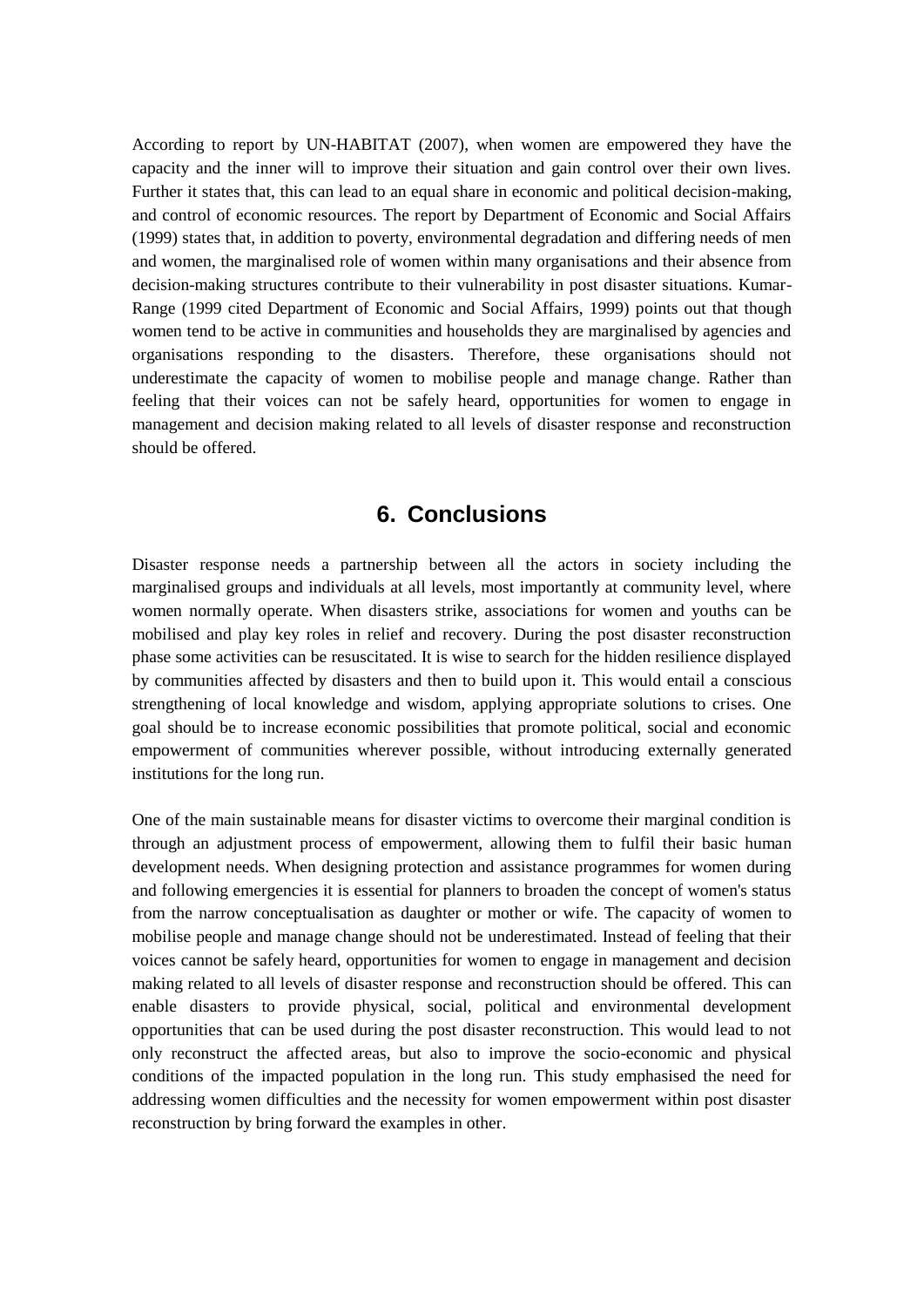## **7. References**

Acharya, S. Yoshino, E. Jimba, M. and Wakai, S. (2005) Empowering rural women through a community development approach in Nepal. *Oxford university press and community development journal.* 42(1). Pp. 34-46.

Angelique, H.L., Reischl, T.M., AND Davidson, W.S., (2002) Promoting political empowerment: Evaluation of an intervention with university students. *American Journal of Community Psychology.* 30(6). Pp. 815–833.

Ariyabandu, M.M. and Wickramasinghe, M. (2003) *Gender dimensions in disaster management*. Colombo: ITDG South Asia Publication.

Avrick, A.J., Manchanda, Y.P. and Winter, E.F. (1992) Employee empowerment: world class test team. *Proceedings of American production and Inventory Control society*. USA.

Bartolomei, L., Ree, S. and Pittaway, E. (2005) Waves of Violence - Women in Post-Tsunami Sri Lanka. *The Australasian Journal of Disaster and Trauma Studies*. 2005 (5).

Boehm, A. and Staples, L.H. (2004) Empowerment: The point of view of consumer. *Families in Society*. 85(2). Pp. 270–280.

Darlington, P.S.E. and Michele, M.B. (2003) *Women, power, and ethnicity: Working toward reciprocal empowerment*. New York: The Haworth Press.

Delaney, P.L. and Shrader, E. (2000) *Gender and Post-Disaster Reconstruction: The case of Hurricane Mitch in Honduras and Nicaragua*. Report prepared for the World Bank. Available on line: www.anglia.ac.uk/geography/gdn [accessed on 25/10/2007].

Department for International Development. 2000. *Poverty elimination and the empowerment of women.* London: DFID.

Department of Economic and Social Affairs. (1999) Women"s *empowerment in the context of human security*. Bangkok: Department of Economic and Social Affairs.

Domeisen, N. (1997) The Role of Women in Protecting Communities from Disasters. *Natural Hazards Observer*. 21 (5). Pp. 5-6.

Eylon, D. and Bamberger, P. (2000) Empowerment cognitions and Empowerment acts. *Group and Organisation Management*. 25(4). Pp. 354-372.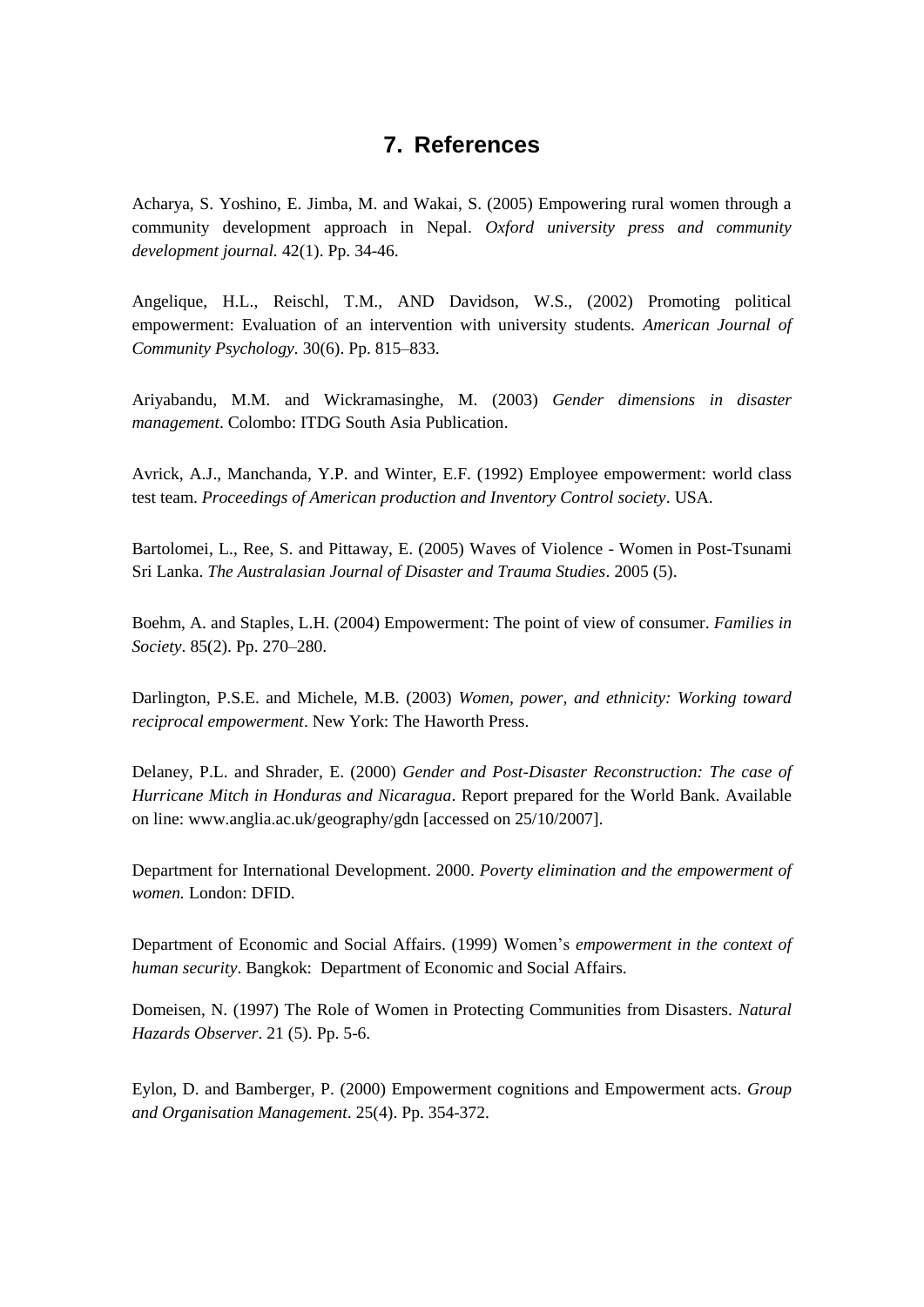Faulkner, J. and Lashchinger, H. (2008) The effects of structural and psychological empowerment on perceived respect in acute care nurses. *Journal of nursing and management.*  16. Pp. 214-221.

Fetterson, M.D. (2002) Empowerment evaluation: Building communities of practice and a culture of learning. *American Journal of Psychology*. 30(1). Pp. 89–102.

Gerges, F.A. (2004) Rudderless in the storm: Arab politics before and after the Iraq War. Dissent, 51(1), 9–13.

Glassman, N. (1997) Environment-based empowerment in managerial training in education. Empowerment in Organizations. 5(2). Pp. 88 – 95.

Goonesekere, S.W.E. (2006) *A Gender Analysis of Tsunami Impact*. Colombo: Centre for Women"s Research.

Handy, M., (1993) Freeing the vacuums. *Total Quality Management.* June 1993. 11.

Honold, L. (1997) A review of the literature on employee empowerment. *Empowerment in Organizations*. 5(4). Pp. 202-212.

Hur, M.H. (2006) Empowerment in terms of theoretical perspectives: Exploring a typology of the process and components across disciplines. *Journal of community psychology*. 34 (5). Pp 523–540.

International Labour Organisation. (2003) *Gender in Crisis Response*. Report prepared for ILO InFocus Programme on Crisis Response and Reconstruction. (Available online: http://www.ilo.org/public/english/employment/crisis/download/factsheet9.pdf [accessed on 23/05/2008].

Jairar, Y. F. and Zairi, M. (2002) Employee empowerment – A UK service of trends *and best practices. Managerial auditing journal. 17 (5). Pp. 266-271.*

*Kabeer, N. 1999. Resources*, agency, achievements: Reflections on the measurement of women"s empowerment. *Development and Change*. 30. Pp 435– 464.

Kay, S. (1998) Empowerment of the political kind: The role of a disability service organization in encouraging people with disabilities to vote. Journal of Rehabilitation, 64(2), 33–37.

Kiliana, R., Lindenbachb, I. Obigc, U.L. Uhlea, M., Petscheleita, A. Angermeyer, M.C. (2003) Indicators of empowerment and disempowerment in the subjective evaluation of the psychiatric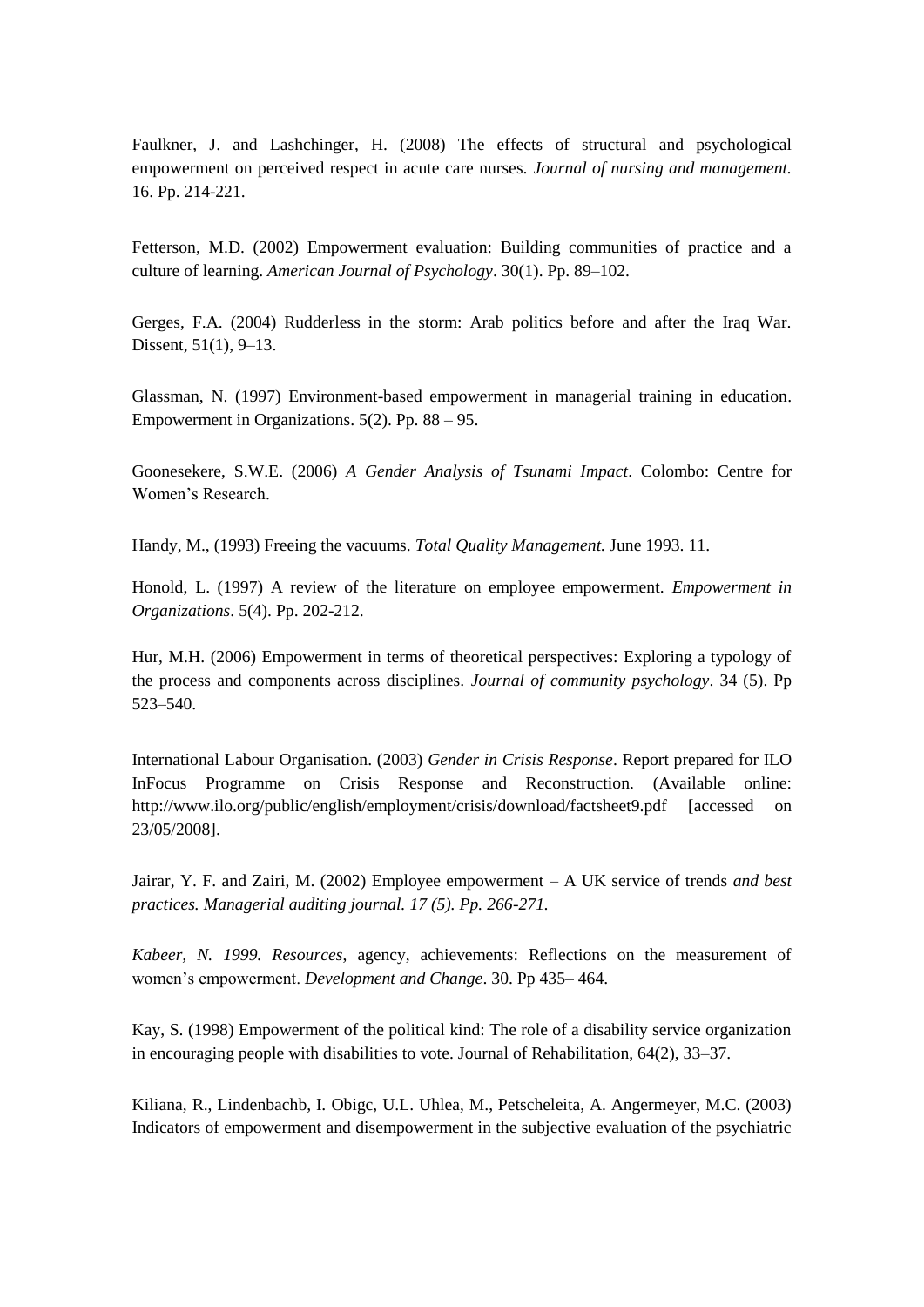treatment process by persons with severe and persistent mental illness: a qualitative and quantitative analysis. *Social Science & Medicine.* 57. Pp. 1127–1142.

Klidas, A. Berg. P.T. and Wilderom, C.P.M. (2006) Managing employee empowerment in luxury hotels in Europe. *International Journal of Service Industry Management.* 18(1). Pp. 70- 88.

Kuokkanen, L., Suominen, T., Rankinen, S., Kuokkanen, M-L, Savikko, N. and Doran, D. (2007) Organizational change and work-related empowerment. *Journal of nursing and management.* 15. Pp. 500-507.

Lashley, C. (1999) Employee empowerment in services: a framework for analysis. *Personnel Review*. 28 (3). Pp. 169-191.

Lincoln, N.D., Travers, C., Ackers, P. and Wilkinson, A. 2002. The meaning of empowerment: The interdisciplinary etymology of a new management concept. *International Journal of Management Reviews*. 4(3). Pp 271–290.

Loretta, D. and Polsky, W. (1991) Share the power. *Personnel Journal.* September 1991. 116.

MacDonald R (2005) How women were affected by the tsunami: A perspective from Oxfam. PLoS Med 2(6): e178. (Available on line: *http://nsdl.org/resource/2200/20080825203444925T [accessed on 02/03/2009].*

Magar, V. (2003) Empowerment approaches to gender-based violence: women"s courts in Delhi slums. *Women's Studies International Forum*. 26 (6). Pp 509 – 523.

Moghadam, V.M. and Senftova, L. (2005) Measuring women's empowerment: participation and rights in civil, political, social, economic, and cultural domains. Oxford: Blackwell Publishing. ( ISSJ 184 © UNESCO)

Nelson, W.E. (2002) Book review - Robert Weissberg, 1999. The politics of empowerment. *The American Political Science Review*., 96(4). Pp. 137–138.

Nesan, L.J. and Holt, G.D. (1999) *Empowerment in construction*. Hertfordshire: Research Studies press limited.

Nilsen, A.S. (2007) Tools for empowerment in local risk management. *Safety science*.

Page, N. and Czuba, C.E. (1999) Empowerment: What is it?. *Journal of Extension*. 37(5). Pp 24–32.